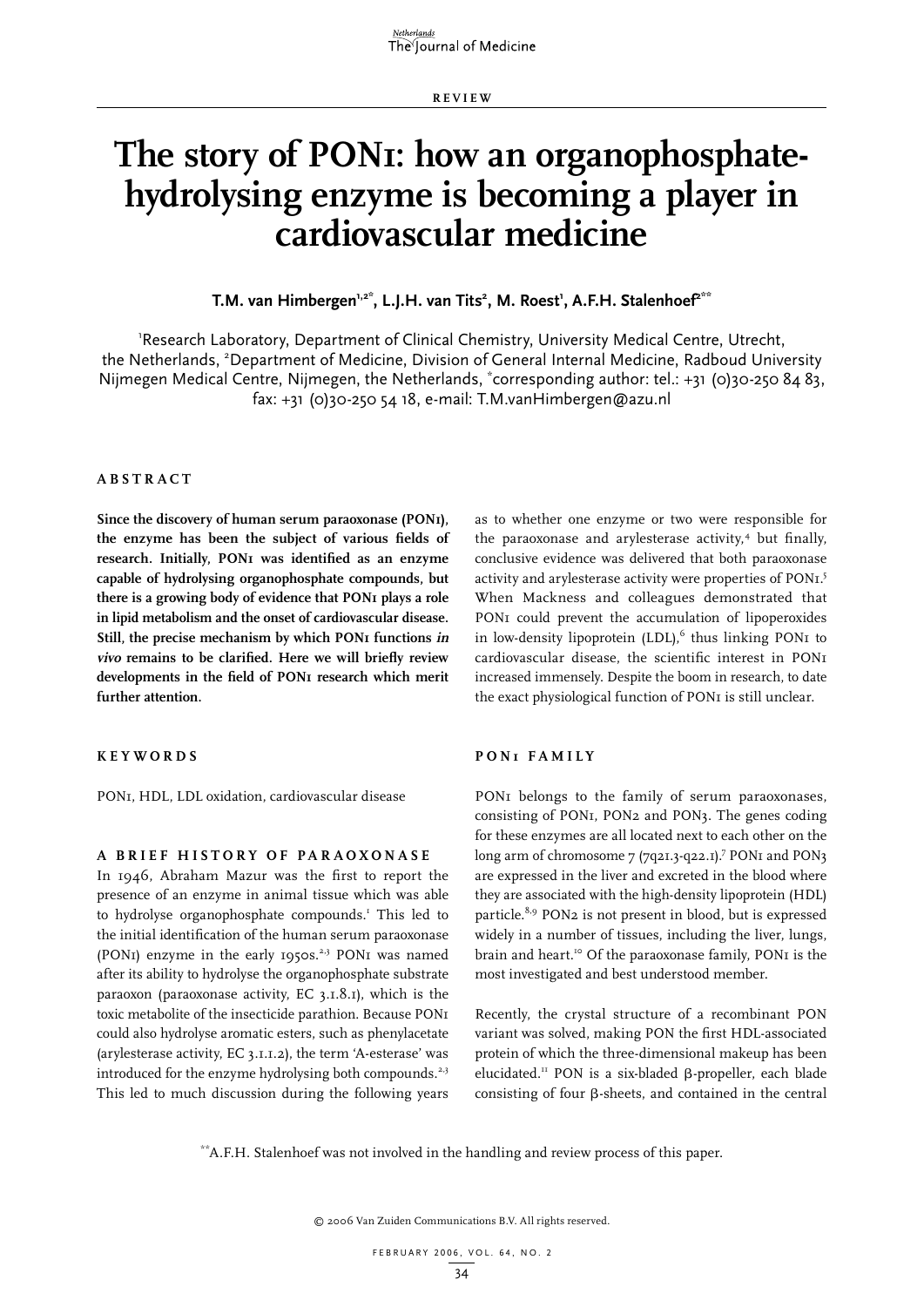tunnel of the enzyme are two calcium atoms needed for the stabilisation of the structure and the catalytic activity.<sup>11</sup> Three  $\alpha$  helices, located at the top of the propeller, are involved in the anchoring to the HDL particle.<sup>11</sup> The clarification of the crystal structure led to more understanding of the catalytic mechanisms underlying PON1's wide substrate range. Furthermore, the crystal structure gave more information about the binding and orientation of PON1 to the HDL particle, revealing that the active site of the enzyme was directed towards the surface of the HDL particle.<sup>11</sup>

Since the compounds that can be hydrolysed by PON1, e.g. organophosphates (paraoxon and diazoxon), warfare agents (soman and sarin) and aromatic esters (phenyl acetate) are nonphysiological substrates, $12$  these activities are not likely to be the physiological functions of PON1. Recent investigations have suggested that the hydrolytic activity towards lactones (cyclic esters) is the native activity of PON1: structure-activity studies show that lactones are PON1's preferred substrate for hydrolysis.<sup>13</sup> In addition, all members of the PON family have lactonase activity, implying that this activity has been conserved throughout the evolution of the enzyme.14 *In vivo*, there is a wide inter-individual variation in PON1 concentration and activity. This variation is for a major part determined by common genetic variants (polymorphisms) in the PON1 gene. Four polymorphisms in the promoter region of the PON1 gene (–107C>T, –162A>G, –824G>A, –907G>C) have been reported to affect the expression and thus the serum concentration of the enzyme.<sup>15-17</sup> The -107C>T polymorphism has been the most important genetic determinant of PON<sub>I</sub> levels.<sup>15-17</sup> The coding region of the PON1 gene contains two polymorphic sites: a leucine (L) to methionine (M) transition at position 55 (55L>M), and a glutamine (Q) to arginine (R) transition at position 192 (192Q>R).<sup>18,19</sup> Due to linkage with polymorphisms in the PON1 promoter region, the 55L>M polymorphism affects the enzyme concentration.<sup>16</sup> In addition, the 55L>M polymorphism is located in the N-terminal side of PON1, which plays a role in the binding of PON-I to HDL,<sup>20</sup> and may thus alter the ability of PON1 to form a complex with HDL.<sup>21</sup> The 192Q>R polymorphism is responsible for a striking substrate specific difference in the hydrolytic activity of the enzyme. $18,19,22$  Paraoxon is most efficiently hydrolysed by the 192R isoform, $18,19$  and diazoxon, soman and sarin are more efficiently hydrolysed by the 192Q isoform.22 The capacity of blood to hydrolyse paraoxon (paraoxonase activity) is often used as a marker for the PON1 enzyme activity. This enzyme activity reflects the combined effects of the 192Q>R polymorphism and the variation in concentration of the PON1 enzyme. In addition to the paraoxonase activity, the PON1 concentration can be measured directly in serum with an enzyme-linked

immunosorbent assay (ELISA).<sup>23</sup> Otherwise, because PON1 esterase activity is not polymorphic (i.e. influenced by the 192Q>R polymorphism), the PON1 concentration can be estimated by measuring the arylesterase activity.<sup>24</sup>

The 192Q>R and –107C>T polymorphisms are responsible for an up to 13-fold interindividual variation in PON1 enzyme activity and concentration.<sup>25</sup> Lifestyle factors such as smoking and alcohol consumption also influence the PON<sub>I</sub> in vivo status. Cigarette smoke inhibits PON<sub>I</sub> activity *in vitro,*26 and in agreement, paraoxonase activity is lower in smokers than in nonsmokers.<sup>27-29</sup> Furthermore, moderate consumption of beer, wine or spirits is associated with an increased serum PON1 activity.<sup>30,31</sup>

### **T h e r o l e o f PO N 1 i n h u man s**

To date, the role of PON1 *in vivo* is unclear, but in general, PON<sub>I</sub> is thought to attenuate the oxidation of LDL. This hypothesis was based on *in vitro* findings, showing that purified PON1 inhibited the accumulation of lipid peroxides in LDL.<sup>6</sup> In the arterial wall the oxidised LDL particle (oxLDL) is recognised by oxLDL specific receptors on the macrophage and taken up into the cell. $32$  Since there is no negative feedback mechanism for this uptake, this process eventually leads to an overload of lipids in the macrophage, which causes the lipid laden macrophages to aggregate and form a fatty streak characteristic of atherosclerosis.<sup>32</sup> The oxidation of LDL is a key process in the pathophysiology of atherosclerosis and the onset of cardiovascular disease,<sup>33</sup> and therefore, it is not surprising that PON1 has been the subject of increasing scientific interest since its alleged role in the oxidation of LDL.

Apart from inhibition of LDL oxidation, there is evidence from animal and *in vitro* models that paraoxonase can protect the HDL particle from oxidation and preserve the integrity of HDL.34,35 Furthermore, many epidemiological studies have found that polymorphisms in the PON1 gene, responsible for the variations in PON1 activity and concentration, also contribute to variation in plasma levels of HDL-C in different populations.<sup>36-39</sup> Because HDL has many athero-protective functions, such as the removal of excess cholesterol from tissues (reverse cholesterol transport) and the inhibition of inflammatory processes,40,41 the preservation of the HDL particle may be a beneficial role of PON1.

In blood, PON1 can hydrolyse homocysteine thiolactones, a metabolite of homocysteine.42 Homocysteine thiolactones can have an adverse effect on protein synthesis and may lead to endothelial dysfunction and vascular damage.43 The detoxification of the homocysteine thiolactone may therefore be a cardioprotective function of PON1.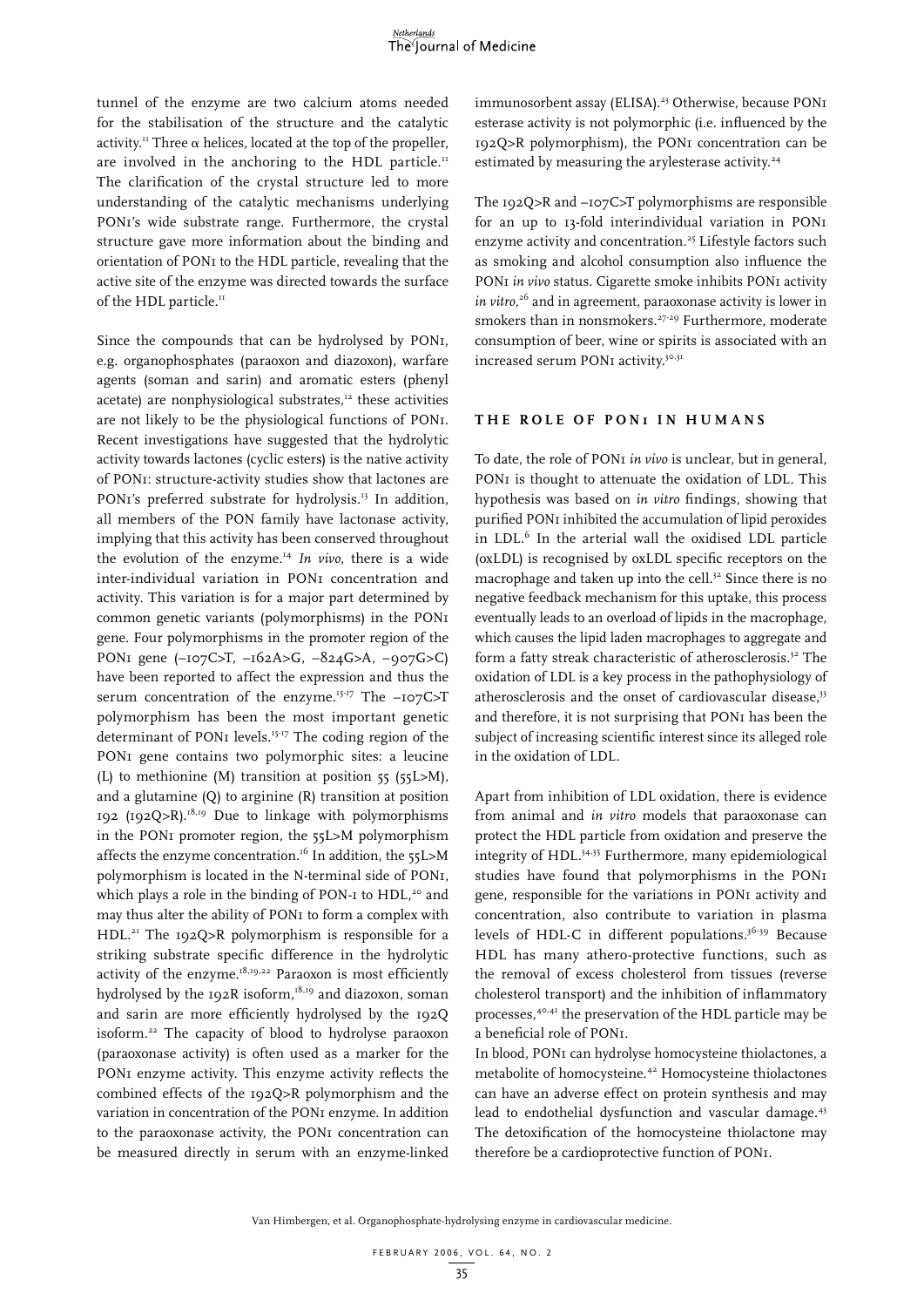Other interesting discoveries with respect to PON1 come from the field of pharmacology. The LDL-cholesterollowering HMG-CoA reductase inhibitors (statins) have been found to affect PON1 activity, concentration and gene expression.44-46 Reversely, since PON1 significantly predicted changes of HDL cholesterol during statin treatment in a number of populations,47,48 PON1 may be an important effect modifier of the success of the statin treatment.

#### **PO N 1 an d ca r d i o va s c u l a r d i s ea s e**

As mentioned earlier, the finding that PON1 has properties to inhibit LDL oxidation *in vitro* implicated that PON1 could have a protective role in the onset of cardiovascular disease. However, the validity of those findings have been questioned since it could not be excluded that the protection against *in vitro* oxidation was caused by the detergent used during the preparation or a low-molecular mass compound copurified with PON1.49 Still, the results from animal experimental work uniformly show that PON<sub>I</sub> is a protective enzyme against atherogenesis: PON<sub>I</sub> deficiency in mice results in increased oxidative stress in serum and macrophages,<sup>50</sup> and HDL isolated from PON1-deficient mice did not protect LDL from oxidation,<sup>51</sup> whereas HDL isolated from human PON1 transgenic mice (having two- to four-fold increased PON1 plasma levels) was more protective against LDL oxidation in a dose-dependent manner.52 Finally, and perhaps the strongest evidence that PON1 plays a role in atherogenesis, PON1 deficient mice are more prone to develop atherosclerosis than wild-type mice, when fed a high-fat/high-cholesterol diet.<sup>51</sup>

In humans, however, the role of PON1 genetic variants, levels and activities and the onset of cardiovascular disease is less clear. Many epidemiological studies have reported conflicting results,<sup>53</sup> and a recent meta-analysis among 43 investigations studying the 55L>M, 192Q>R and –107C>T polymorphisms in relation to coronary heart disease (CHD), demonstrated no effect for the 55L>M and –107C>T polymorphisms and a slightly increased risk for carriers of the R-allele at position 192.54 In general, however, the effects of single genetic variants to the onset of complex diseases (such as cardiovascular disease) are often too weak to be detected in studies of relatively small sample sizes.<sup>55</sup> It is therefore recommended to measure PON1 activity and concentration in addition to PON1 genotype.<sup>25,56-58</sup> So far there have been only a few studies (the majority being case-control studies) that have measured PON1 activity and concentration.57 Furthermore, a major limitation of measuring PON1 in case-control studies is that blood is drawn after the cardiovascular event has taken place. In this way it is not possible to distinguish whether PON1 activity was the cause of the event or, conversely, a reflection of the event itself. To overcome this problem a prospective

study design is needed. Up to now, only one prospective investigation on PON1 activity and concentration and CHD outcome has been published. This study showed that low serum PON1 activity toward paraoxon was an independent risk factor for coronary events in men with pre-existing CHD.59

#### **C o nc l u s i o n**

Despite 60 years of research, the exact role of PON1 in the human body is still unclear. An important question which still needs to be answered is whether PON1 plays a role in the onset of cardiovascular disease. Promising research themes, such as the association with the lipid metabolism and the ability to hydrolyse homocysteine thiolactones support such an involvement and merit further investigation. Until now, however, most of our knowledge on the relationship of PON1 with cardiovascular disease is based on single gene association studies, and in general, the results of genetic association studies in complex diseases have been disappointing. Therefore, it is crucial that, before drawing definitive conclusions, the contribution of the PON1 protein rather than the genetic variants should be investigated in prospective studies.

#### **A ckn o w l e d g ement**

The authors thank H.A.M. Voorbij for useful comments on the manuscript.

#### **n o te**

T.M. van Himbergen is financially supported by the Netherlands Heart Foundation (research grant #2001.038).

#### **Re f e r ence s**

- 1. Mazur A. An enzyme in animal tissues capable of hydrolyzing the phosphorus-fluorine bond of alkyl fluorophospates. J Biol Chem 1946;164:271-89.
- 2. Aldridge WN. Serum esterases. II. An enzyme hydrolysing diethyl pnitrophenyl phosphate (E600) and its identity with the A-esterase of mammalian sera. Biochem J 1953;53:117-24.
- 3. Aldridge WN. Serum esterases. I. Two types of esterase (A and B) hydrolysing p-nitrophenyl acetate, propionate and butyrate, and a method for their determination. Biochem J 1953;53:110-7.
- 4. La Du B. Historical Considerations. In: Costa LG, Furlong CE (eds). Paraoxonase (PON1) in health and disease: basic and clinical aspects. Berlin: Kluwer academic publishers, 2002:1-25.
- 5. Sorenson RC, Primo-Parmo SL, Kuo CL, Adkins S, Lockridge O, La Du BN. Reconsideration of the catalytic center and mechanism of mammalian paraoxonase/arylesterase. Proc Natl Acad Sci U S A 1995;92:7187-91.

Van Himbergen, et al. Organophosphate-hydrolysing enzyme in cardiovascular medicine.

10 36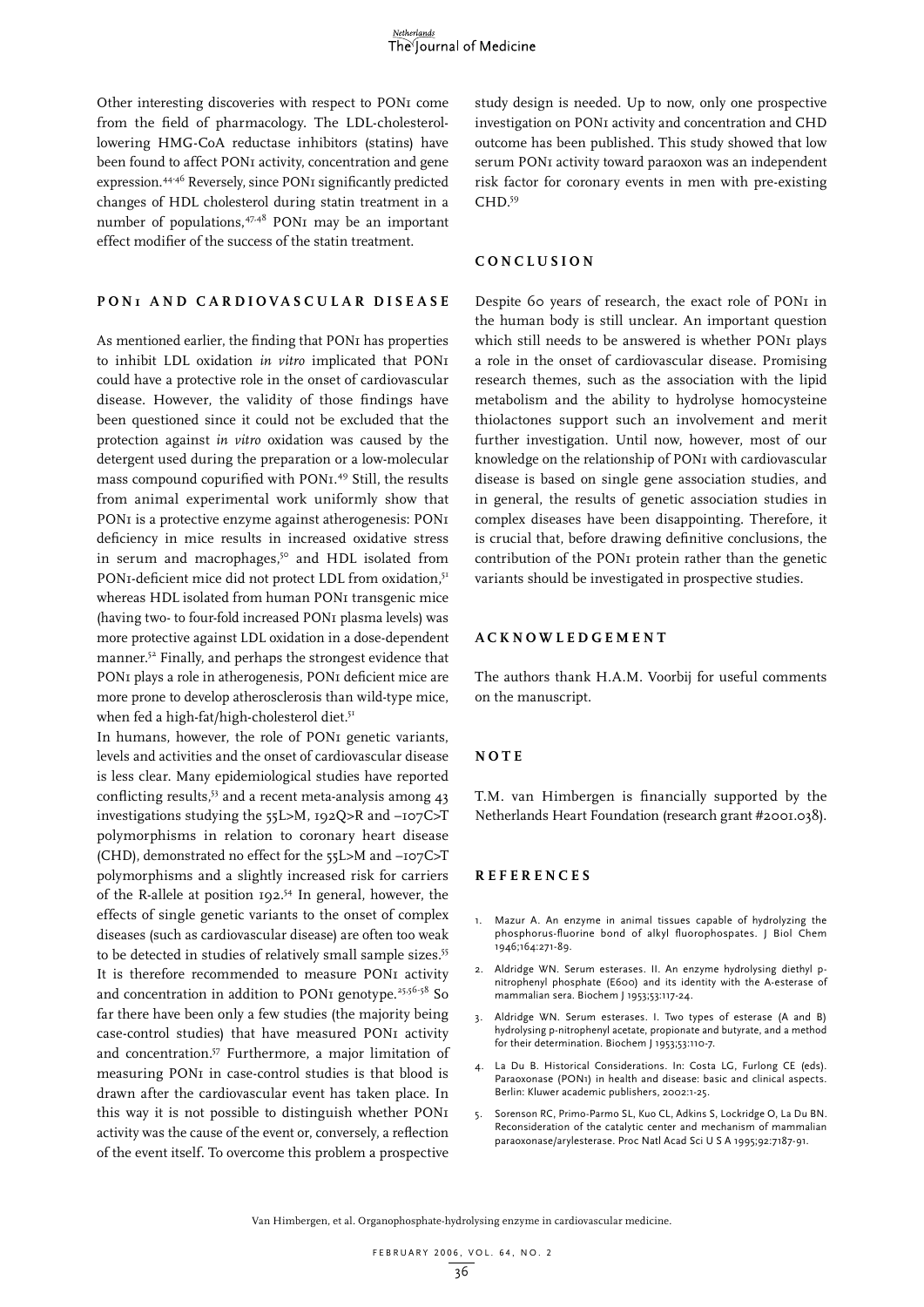#### Netherlands The Journal of Medicine

- 6. Mackness MI, Arrol S, Durrington PN. Paraoxonase prevents accumulation of lipoperoxides in low-density lipoprotein. FEBS Lett 1991;286:152-4.
- 7. Primo-Parmo SL, Sorenson RC, Teiber J, La Du BN. The human serum paraoxonase/arylesterase gene (PON1) is one member of a multigene family. Genomics 1996;33:498-507.
- 8. Mackness MI, Hallam SD, Peard T, Warner S, Walker CH. The separation of sheep and human serum "A"-esterase activity into the lipoprotein fraction by ultracentrifugation. Comp Biochem Physiol B 1985;82:675-7.
- Reddy ST, Wadleigh DJ, Grijalva V, et al. Human paraoxonase-3 is an HDL-associated enzyme with biological activity similar to paraoxonase-1 protein but is not regulated by oxidized lipids. Arterioscler Thromb Vasc Biol 2001;21:542-7.
- 10. Mochizuki H, Scherer SW, Xi T, et al. Human PON2 gene at 7q21.3: cloning, multiple mRNA forms, and missense polymorphisms in the coding sequence. Gene 1998;213:149-57.
- 11. Harel M, Aharoni A, Gaidukov L, et al. Structure and evolution of the serum paraoxonase family of detoxifying and anti-atherosclerotic enzymes. Nat Struct Mol Biol 2004;11:412-9.
- 12. Draganov DI, La Du BN. Pharmacogenetics of paraoxonases: a brief review. Naunyn Schmiedebergs Arch Pharmacol 2004;369:78-88.
- 13. Khersonsky O, Tawfik DS. Structure-reactivity studies of serum paraoxonase PON1 suggest that its native activity is lactonase. Biochemistry 2005;44:6371-82.
- 14. Draganov DI, Teiber JF, Speelman A, Osawa Y, Sunahara R, La Du BN. Human paraoxonases (PON1, PON2, and PON3) are lactonases with overlapping and distinct substrate specificities. J Lipid Res 2005;46:1239-47.
- 15. Leviev I, James RW. Promoter polymorphisms of human paraoxonase PON1 gene and serum paraoxonase activities and concentrations. Arterioscler Thromb Vasc Biol 2000;20:516-21.
- 16. Brophy VH, Jampsa RL, Clendenning JB, McKinstry LA, Jarvik GP, Furlong CE. Effects of 5' regulatory-region polymorphisms on paraoxonase-gene (PON1) expression. Am J Hum Genet 2001;68:1428-36.
- 17. Deakin S, Leviev I, Brulhart-Meynet MC, James RW. Paraoxonase-1 promoter haplotypes and serum paraoxonase: a predominant role for polymorphic position - 107, implicating the Sp1 transcription factor. Biochem J 2003;372:643-9.
- 18. Adkins S, Gan KN, Mody M, La Du BN. Molecular basis for the polymorphic forms of human serum paraoxonase/arylesterase: glutamine or arginine at position 191, for the respective A or B allozymes. Am J Hum Genet 1993;52:598-608.
- 19. Humbert R, Adler DA, Disteche CM, Hassett C, Omiecinski CJ, Furlong CE. The molecular basis of the human serum paraoxonase activity polymorphism. Nat Genet 1993;3:73-6.
- 20. Furlong CE, Richter RJ, Chapline C, Crabb JW. Purification of rabbit and human serum paraoxonase. Biochemistry 1991;30:10133-40.
- 21. Leviev I, Deakin S, James RW. Decreased stability of the M54 isoform of paraoxonase as a contributory factor to variations in human serum paraoxonase concentrations. J Lipid Res 2001;42:528-35.
- 22. Davies HG, Richter RJ, Keifer M, Broomfield CA, Sowalla J, Furlong CE. The effect of the human serum paraoxonase polymorphism is reversed with diazoxon, soman and sarin. Nat Genet 1996;14:334-6.
- 23. Kujiraoka T, Oka T, Ishihara M, et al. A sandwich enzyme-linked immunosorbent assay for human serum paraoxonase concentration. J Lipid Res 2000;41:1358-63.
- 24. Eckerson HW, Wyte CM, La Du BN. The human serum paraoxonase/ arylesterase polymorphism. Am J Hum Genet 1983;35:1126-38.
- 25. Richter RJ, Furlong CE. Determination of paraoxonase (PON1) status requires more than genotyping. Pharmacogenetics 1999;9:745-53.
- 26. Nishio E, Watanabe Y. Cigarette smoke extract inhibits plasma paraoxonase activity by modification of the enzyme's free thiols. Biochem Biophys Res Commun 1997;236:289-93.
- 27. James RW, Leviev I, Righetti A. Smoking is associated with reduced serum paraoxonase activity and concentration in patients with coronary artery disease. Circulation 2000;101:2252-7.
- 28. Senti M, Tomas M, Anglada R, et al. Interrelationship of smoking, paraoxonase activity, and leisure time physical activity: a populationbased study. Eur J Intern Med 2003;14:178-84.
- 29. Ferre N, Camps J, Fernandez-Ballart J, et al. Regulation of serum paraoxonase activity by genetic, nutritional, and lifestyle factors in the general population. Clin Chem 2003;49:1491-7.
- 30. Van der Gaag MS, van Tol A, Scheek LM, et al. Daily moderate alcohol consumption increases serum paraoxonase activity; a diet-controlled, randomised intervention study in middle-aged men. Atherosclerosis 1999;147:405-10.
- 31. Sierksma A, van der Gaag MS, van Tol A, James RW, Hendriks HF. Kinetics of HDL cholesterol and paraoxonase activity in moderate alcohol consumers. Alcohol Clin Exp Res 2002;26:1430-5.
- 32. Lusis AJ. Atherosclerosis. Nature 2000;407:233-41.
- 33. Steinberg D, Parthasarathy S, Carew TE, Khoo JC, Witztum JL. Beyond cholesterol. Modifications of low-density lipoprotein that increase its atherogenicity. N Engl J Med 1989;320:915-24.
- 34. Oda MN, Bielicki JK, Ho TT, Berger T, Rubin EM, Forte TM. Paraoxonase 1 overexpression in mice and its effect on high-density lipoproteins. Biochem Biophys Res Commun 2002;290:921-7.
- 35. Aviram M, Rosenblat M, Bisgaier CL, Newton RS, Primo-Parmo SL, La Du BN. Paraoxonase inhibits high-density lipoprotein oxidation and preserves its functions. A possible peroxidative role for paraoxonase. J Clin Invest 1998;101:1581-90.
- 36. Van Himbergen TM, Roest M, de Graaf J, et al. Indications that paraoxonase-1 contributes to plasma high density lipoprotein levels in familial hypercholesterolemia. J Lipid Res 2005;46:445-51.
- 37. Ruiz J, Blanche H, James RW, et al. Gln-Arg192 polymorphism of paraoxonase and coronary heart disease in type 2 diabetes. Lancet 1995;346:869-72.
- 38. Srinivasan SR, Li S, Chen W, Tang R, Bond MG, Boerwinkle E, Berenson GS. Q192R polymorphism of the paraoxanase 1 gene and its association with serum lipoprotein variables and carotid artery intima-media thickness in young adults from a biracial community: The Bogalusa Heart Study. Atherosclerosis 2004;177:167-74.
- 39. Hegele RA, Brunt JH, Connelly PW. A polymorphism of the paraoxonase gene associated with variation in plasma lipoproteins in a genetic isolate. Arterioscler Thromb Vasc Biol 1995;15:89-95.
- 40. Wang M, Briggs MR. HDL: the metabolism, function, and therapeutic importance. Chem Rev 2004;104:119-37.
- 41. Wadham C, Albanese N, Roberts J, et al. High-density lipoproteins neutralize C-reactive protein proinflammatory activity. Circulation 2004;109:2116-22.
- 42. Jakubowski H. Calcium-dependent human serum homocysteine thiolactone hydrolase. A protective mechanism against protein Nhomocysteinylation. J Biol Chem 2000;275:3957-62.
- 43. Jakubowski H. Anti-N-homocysteinylated protein autoantibodies and cardiovascular disease. Clin Chem Lab Med 2005;43:1011-4.
- 44. Deakin S, Leviev I, Guernier S, James RW. Simvastatin modulates expression of the PON1 gene and increases serum paraoxonase: a role for sterol regulatory element-binding protein-2. Arterioscler Thromb Vasc Biol 2003;23:2083-9.
- 45. Tomas M, Senti M, Garcia-Faria F, et al. Effect of simvastatin therapy on paraoxonase activity and related lipoproteins in familial hypercholesterolemic patients. Arterioscler Thromb Vasc Biol 2000;20:2113-9.
- 46. Gouedard C, Koum-Besson N, Barouki R, Morel Y. Opposite regulation of the human paraoxonase-1 gene PON-1 by fenofibrate and statins. Mol Pharmacol 2003;63:945-56.
- 47. Malin R, Laaksonen R, Knuuti J, et al. Paraoxonase genotype modifies the effect of pravastatin on high-density lipoprotein cholesterol. Pharmacogenetics 2001;11:625-33.
- 48. Van Himbergen TM, van Tits LJ, Voorbij HA, de Graaf J, Stalenhoef AF, Roest M. The effect of statin therapy on plasma high-density lipoprotein cholesterol levels is modified by paraoxonase-1 in patients with familial hypercholesterolaemia. J Intern Med 2005;258:442-9.

Van Himbergen, et al. Organophosphate-hydrolysing enzyme in cardiovascular medicine.